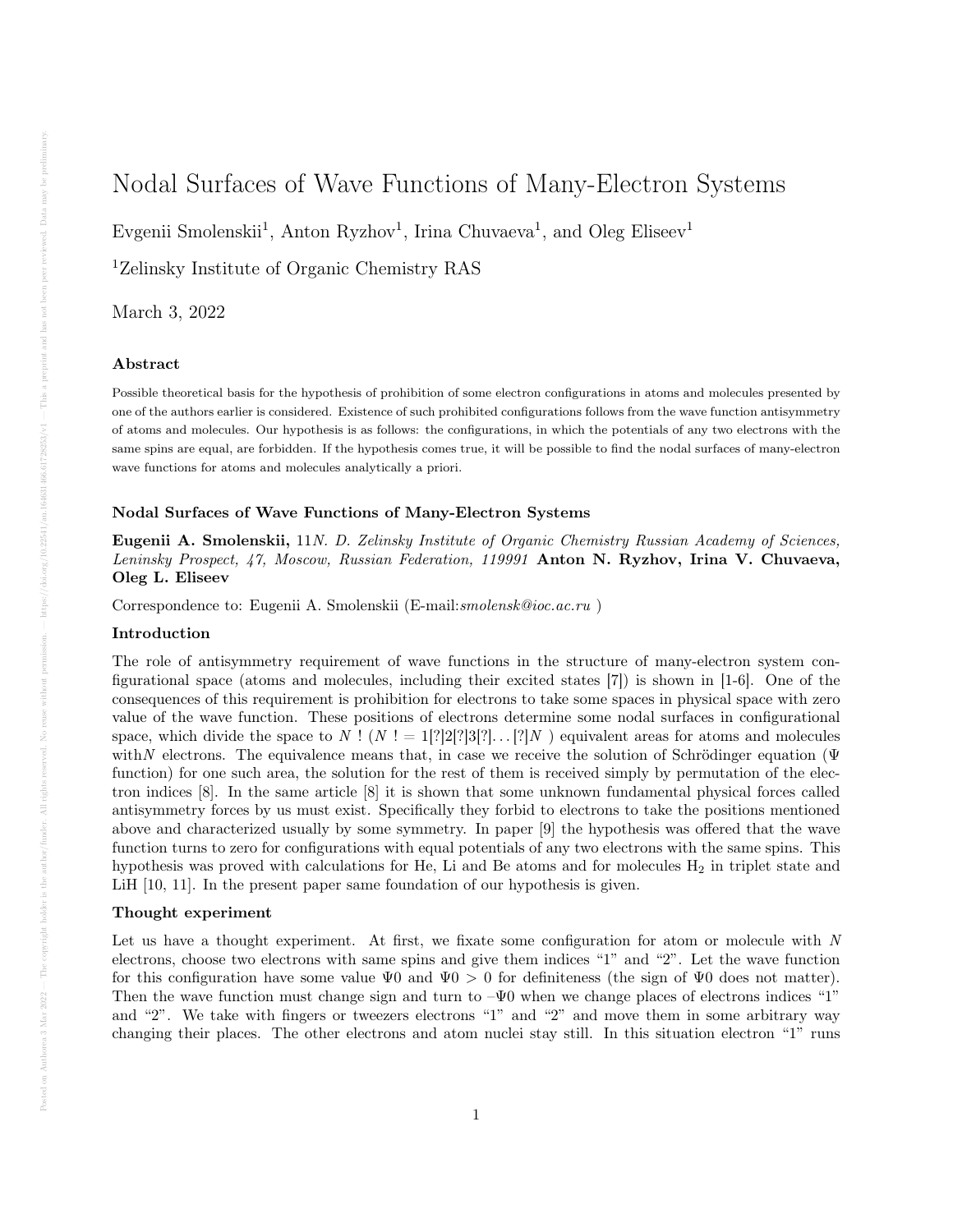some trajectory and electron "2" runs another trajectory in physical space. The two trajectories in threedimensional physical space can be described by one line in six-dimensional configuration space named by us the interchange trajectory. The spins can be ignored because they coincide.

It turns out that any choice of the interchange trajectory gives  $\Psi=0$  at some moment. (For example, we can move electron "1" far away in atomic scale, electron "2" put on its place and then choose some intricate way to move electron "1" to the former place of electron "2" to avoid symmetrical situations). It follows from continuity of the wave functions and the well-known mathematical analysis theorem that proves a continuous function determined on some segment and having opposite signs on its ends turn to zero at least at one point of the segment. We consider the interchange trajectory as such segment. There can be more than one zero points but their number will be odd necessarily. The nodal surfaces of the wave function in configurational space consist of these points.

## Original hypothesis

Let's go back to our hypothesis [9]. Every electron in atom A has some definite value of potential for any configuration of electrons. The value of potential for electron with number  $i$  can be expressed by the following formula:

$$
u_i = \frac{N}{r_{A,i}} - \sum_{k \neq i} \frac{1}{r_{ik}}(1)
$$

In formula (1) N is the number of electrons in atom A, i.e. the charge of the nucleus,  $r_{A,i}$  is the distance between electron with index  $i$  and the nucleus,  $r_{ik}$  is the distance from this electron to the electron with index  $k$ . The summation is being carried for all k from 1 to  $N$  except  $i$ .

Let's consider function  $\Phi=u_1-u_2$ , i.e. the potential difference of electrons "1" and "2" that have the same spins as was pointed before. This function is defined for any point of the interchange trajectory of electrons "1" and "2" and has the same quality as the wave function  $\Psi$  itself, i.e. at the ends of the interchange trajectory it has opposite signs according to formula (1). It means that inside the interchange trajectory at least one point where function  $\Phi$  turns to zero exists. The meaning of our hypothesis [9] is as follows: for the points with  $\Phi=0$   $\Psi=0$  too, i.e. nodal points of these functions on the interchange trajectory are the same. This means that the set of  $\Phi$  nodal surfaces is a subset of the  $\Psi$  nodal surfaces set. Function  $\Psi$ turns to zero not only for the configurations with  $\Phi=0$ , i.e.  $u_1=u_2$ , but for all the cases  $u_i=u_j$  if spins of electrons "i" and "j" are the same. Let's consider the interchange trajectory of electrons "1" and "2" with arbitrary coordinates in case when the coordinates of other electrons and nuclei are fixed. Let's the initial distance between the electrons "1" and "2" is decreasing and approaching to zero. Then distances between the zero points of  $\Psi$  and  $\Phi$  turn to zero too (even if the distances were not the same initially), i.e. these points coincide in the limit. This, of course, is not a proof of our hypothesis but a suggestion giving some hope that it is valid.

## Conclusions

In conclusion, we can point out that in case our hypothesis is proved by calculation for complex atoms and molecules it will give us a possibility to carry quant mechanic calculations on a new high level because then we can determine the boundaries of the above-mentioned  $N$ ! equivalent areas analytically a priori. In fact, we suggest a new quant chemistry as it was mentioned in [8].

P.S. It should be admitted that our thought experiment is difficult to carry in physical space for we have to pass through the zero point of wave function. This is forbidden by the forces considered in [8] and responsible for antisymmetry of wave functions. Figuratively speaking, we don't know presently if we have enough energy to overcome the forces of antisimmetry and transfer our electron through this point. This experiment is easier to carry if the coordinates of other electrons are being changed. Of course, we don't know how electrons in atoms and molecules move. Moreover, we can't know this in principle if the uncertainty principle of Heisenberg [12] is valid. By the way, in the same paper [12] Heisenberg for the first time used the term "electron trajectory" and considered several thought experiments with electrons. Electrons don't stay still without doubt. In Stern and Gerlach experiments trajectories of electrons were observed but the electrons